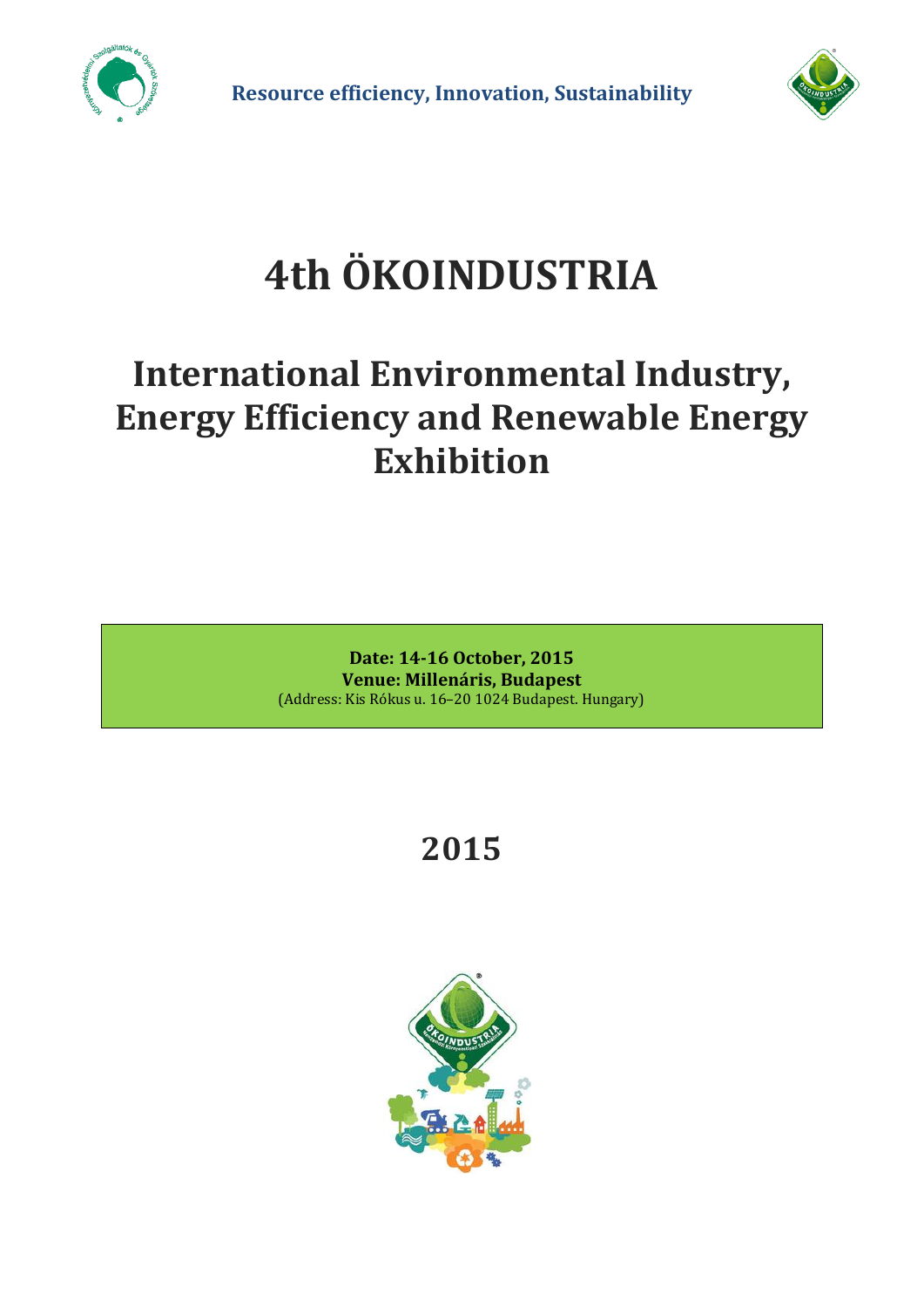



#### **The Association of Environmental Enterprises organises the 4th ÖKOINDUSTRIA 2015 International Environmental Industry, Energy Efficiency and Renewable Energy Exhibition.**

In period of the series of ÖKOINDUSTRIA Exhibition the Hungarian Economy performed the highest GDP growth as 3,6 % in the year 2014. This ranks Hungary in the first part of the list. The other countries in the region have also realised economic growth indicated by GDP. Most of the economic sectors preformed higher investment rate in 2014 compared to the previous year.

The environment industry is prepared to meet the challenges of the higher growth of the producing sectors. The ÖKOINDUSTRIA 2015 Exhibition is a significant environmental industry event in Centre and Eastern Europe with a wide range of professional events and international networking possibilities and special opportunity to show innovative environmental technologies and services, moreover



it provides forum for information exchange, technology transfer and business cooperation

**The patron of the event is Dr László Szabó, deputy minister of Ministry of Foreign Affairs and Trade of Hungary.** 

The series of accompanying high level professional conferences cover almost all environmental issues, which raise attention of a wide range of environmental stakeholders. The ECO-Café provides convenient social area for company presentations, B2B talks and for professional debates.

**We very much look forward to your participation on the ÖKOINDUSTRIA 2015 Exhibition.** 

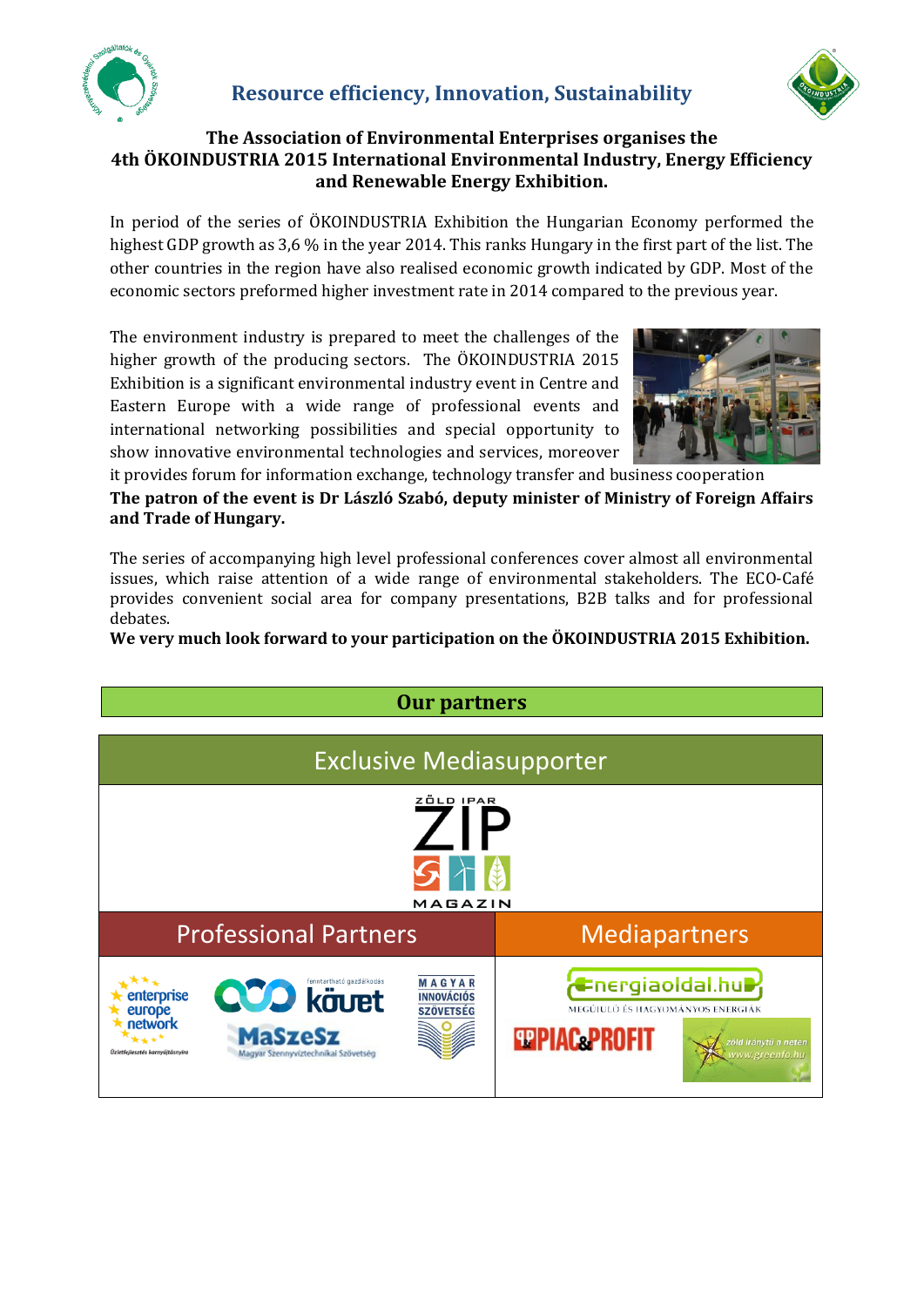



**Detailed information on the services of ÖKOINDUSTRIA 2015** 



### **CONFERENCES**

The planned accompanying conferences of ÖKOINDUSTRIA 2015 cover a wide range of environmental issues.

| <b>DATE</b>     | <b>Event</b>                                                                                             | <b>Organiser</b>                           |
|-----------------|----------------------------------------------------------------------------------------------------------|--------------------------------------------|
| 14/October      |                                                                                                          |                                            |
| $10.00 - 13.00$ | EWC 19/20- Issues in municipal waste                                                                     | <b>ISWA Hungarian Group,</b>               |
|                 | treatment                                                                                                | <b>KSZGYSZ</b>                             |
| $10.00 - 13.00$ | <b>Water public services</b>                                                                             | <b>KSZGYSZ</b>                             |
| $10.00 - 13.00$ | <b>Cluster meeting</b>                                                                                   | <b>KEXPORT</b>                             |
| 13.30           | Opening ceremony of IV. ÖKOINDUSTRIA<br><b>International Environmental Industry</b><br><b>Exhibition</b> | <b>KSZGYSZ</b>                             |
| 13.45           | Awarding ceremony of ÖKOINDUSTRIA<br><b>Awards</b>                                                       | <b>KSZGYSZ</b>                             |
| 14.00           | Visit of the exhibition                                                                                  | <b>KEXPORT</b>                             |
| 15.00           | <b>International event</b>                                                                               | <b>Enterprise Europe</b><br><b>Network</b> |
| 19.00           | Reception for the exhibitors and guests<br>(tickets are to be ordered)                                   | <b>KSZGYSZ</b>                             |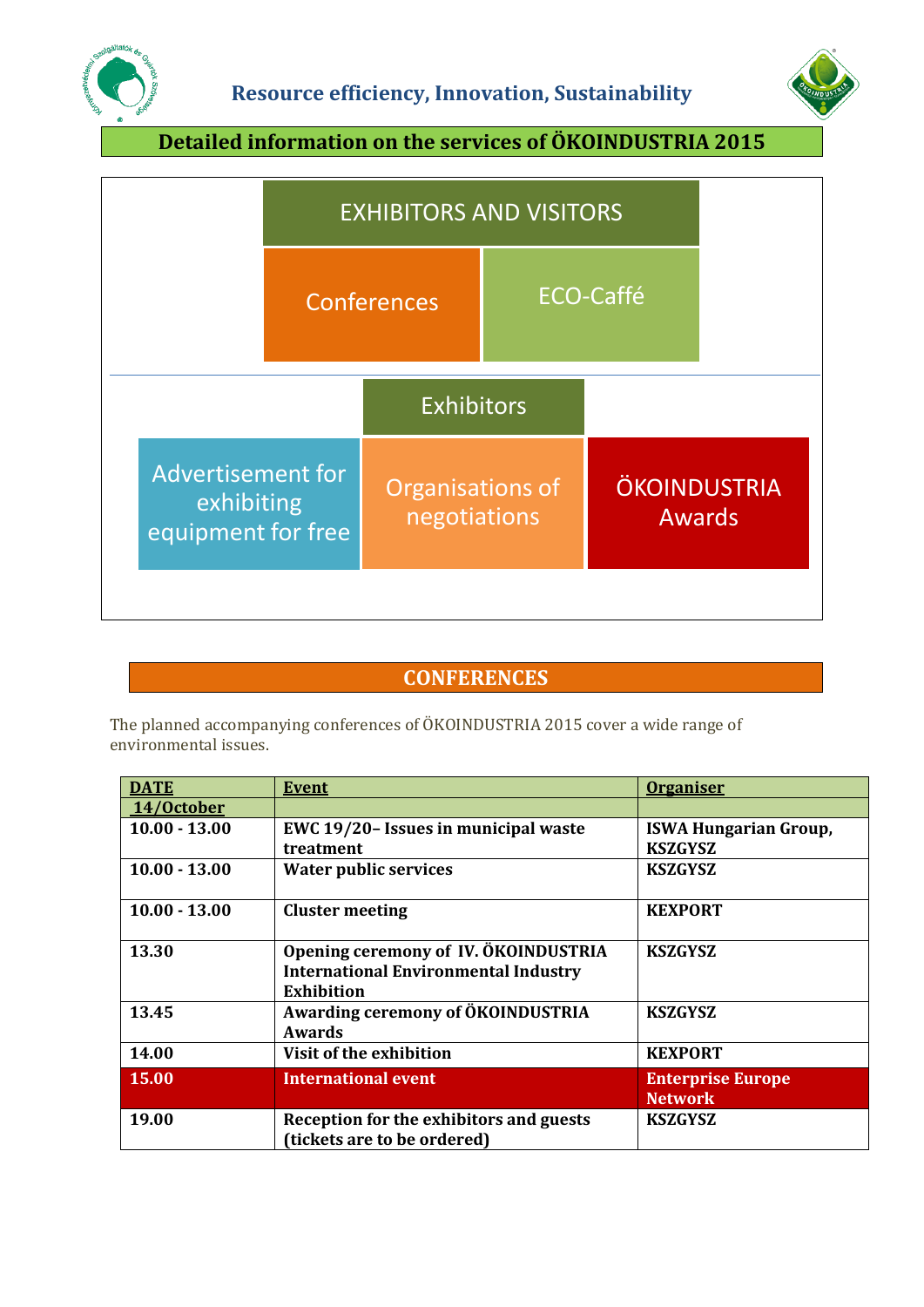

#### **Resource efficiency, Innovation, Sustainability**



| 15/October      |                                                                                 |                                                           |
|-----------------|---------------------------------------------------------------------------------|-----------------------------------------------------------|
| $10.00 - 13.00$ | Green organisations, green business-<br>Green transportation of goods in cities | <b>KSZGYSZ</b>                                            |
| $10.00 - 16.00$ | <b>I. ECO-Innovation Conference</b>                                             | <b>Ministry of Agriculture</b>                            |
| 14.00           | <b>Enterprises Europe Network B2B</b>                                           | <b>EEN</b>                                                |
| 16/October      |                                                                                 |                                                           |
| 10.00-13.00     | <b>Education for environmental engineer</b>                                     | <b>Soil Remediation Working</b><br><b>Group - KSZGYSZ</b> |

#### **ECO-Café**

The KSZGYSZ booth will open up a space with tables for 20-30 persons to create a sparkling

atmosphere on a common place the ECO-Café again. The ECO-Café will provide place for company presentations, films, meetings and round table talks each days of the exhibition. The ECO-Café offers Fairtrade coffee for free of charge, bio juices and examples for sustainable food.



Registration for a presentation:

20 minutes presentation as exhibitor: HUF 30.000 + 27 % VAT

20 minutes presentation as non-exhibitor: HUF 50.000 + 27 % VAT

**Deadline of registration: October 2015**

#### **Advertising the showed equipment for FREE**

This year we provide the exhibitors with a special offer again. We would like to organise a very visible and tangible environmental exhibition to show the new results of the development of the environmental industry.

Those companies, which exhibit environmental machines, equipment, environmental friendly cars or renewable energy sources applying tools on more than 2m2, are invited to advertise in the Catalogue of the 4th ÖKOINDUSTRIA for free of charge. We will upload these advertisements to the ÖKONDUSTRIA website, too.

For registration please provide us with a photo and a short description of the equipment, etc.

**Registration deadline: 30 August 2015**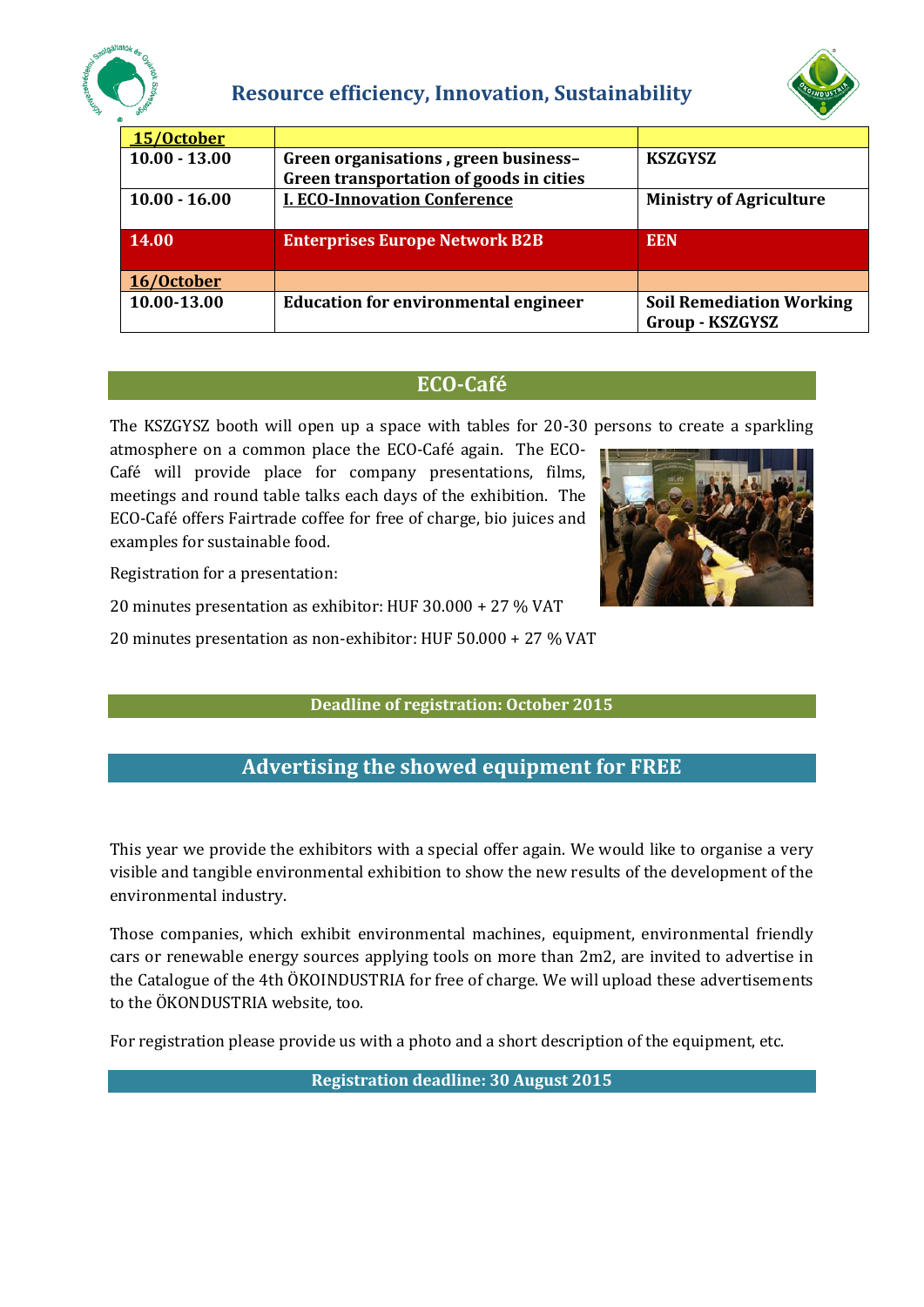



#### **Organisation of B2B meeting**

We would like to improve the results of the exhibitions, at ÖKOINDUSTRIA 2015 we would like to pre-organize meetings for the exhibitors.

In the framework of the service the KSZGYSZ undertakes to organise partners of defined profiles during the days of the ÖKOINDUSTRIA. Prices:

- organisation of 1-5 negotiations, partners 20.000 Ft+ VAT
- organisation of 6-10 negotiations, partners 40.000 Ft+ VAT
- organisation of 11-15 negotiations, partners 60.000 Ft +VAT.

More information: [kszgysz@kszgysz.hu](mailto:kszgysz@kszgysz.hu)

**Registration deadline: 15 September 2015**

#### **ÖKOINDUSTRIA Awards**

The purpose of establishing the awards was to recognise the Product, produced by an innovative state-of-the-art technology, the Service, which meets the principles of sustainable development, which innovations lead to significant reduction and even prevention of environmental pollution.

The exhibitors of the ÖKOINDUSTRIA International Environmental Industry Exhibition can apply for the awards. The ÖKOINDUSTRIA AWARD is launched in two categories: Product and Service.

Product: The new production technology produces the Product in large volume, which meets regular needs, produces less waste, emission free technology considering the whole lifecycle of the Product. In terms of emissions and the amount of waste produced of the innovative and the traditional technology are to be compared.

Service: The application of the innovative and environment friendly services can reduce significantly the amount of harmful emission.

The Awarding Ceremony will be organised right after the opening of the ÖKOINDUSTRIA 2015 on 14 October.

Please send the relating entry form by E-mail to **kszgysz@kszgysz.hu** 

**The deadline of application is 30 August 2015**